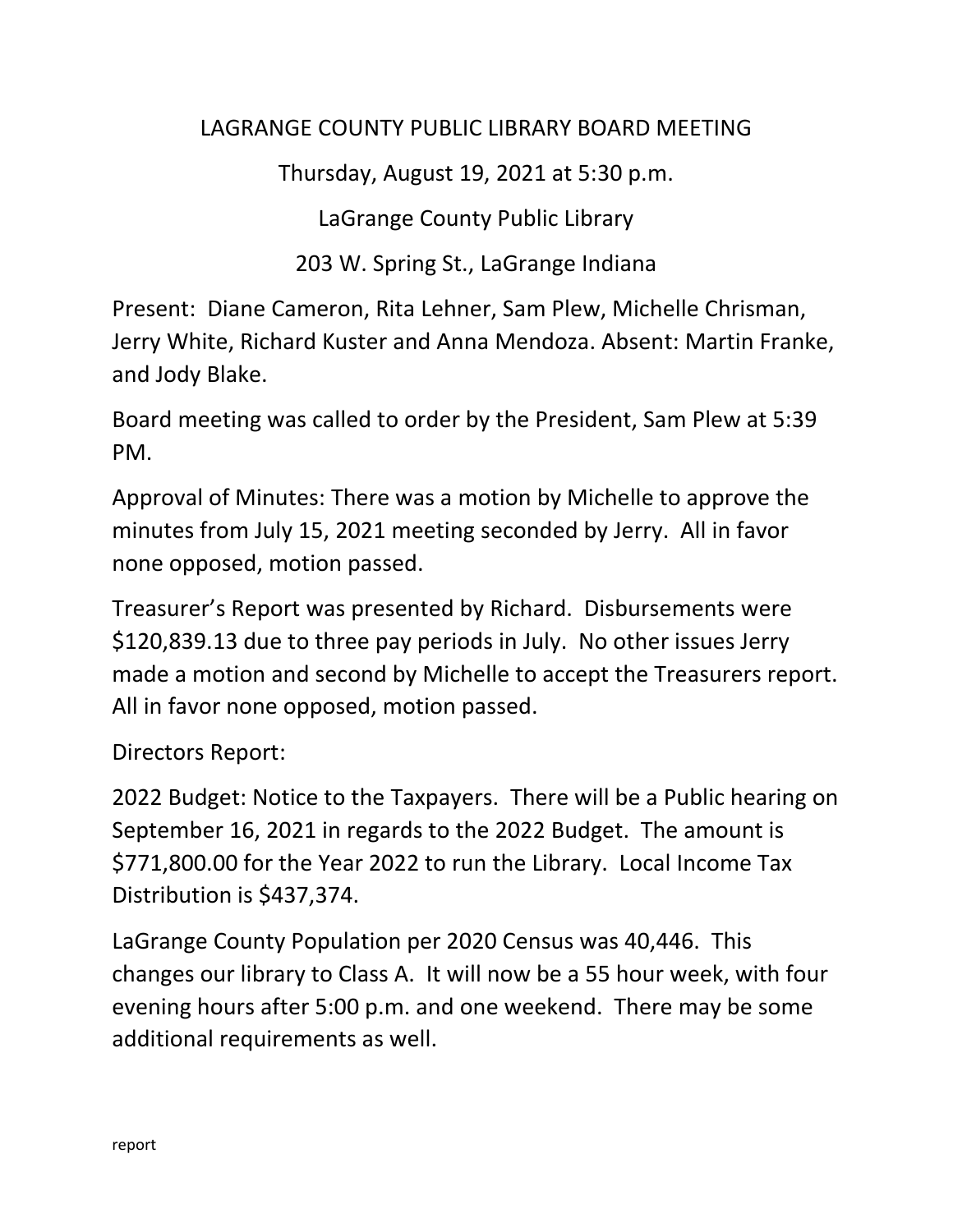The Facilities Committee; Sam, Martin and Richard reviewed the Quotes for the Commercial Insurance package for the Library. They recommended Indiana Farmers Mutual, Hostetler and Young to retain our insurance for the Library. Michelle made a motion to accept the committee's recommendation and Rita seconded the motion. All in favor none opposed, motion passed.

Storage Shed for Shipshewana Branch was recommended by the Facilities Committee to use Homestead at a cost of no more than \$2,800 max. Jerry made a motion to accept the bid and Rita seconded. All in favor none opposed, motion passed.

The four new copiers have been installed in the Main library. One of the used copiers will be transferred to the Genealogy Department.

Update on Covid-19 issues: Continue to take temperatures of employees, no masks required. Optional for patrons. Still wiping down counters and will keep up the sneeze guards at the circulation desks.

Collection Development Policy needs to be established. HQ selection/de-selection should be visited by the Policy Committee. A date and time will be established before the next meeting.

See Statistical Report for the month of July of 2021. Tub Program will begin on September 2, 2021. Hoopla Program allows 10 books to be checked out at a time.

See Staffing Report. We are looking for 1-2 new staff. Continue to look for a person to do maintenance and cleaning.

Curbside Service – continue service

Reports and claims were reviewed: July 31, 2021- Payroll and Check numbers **28265-28318** in the amount of **\$125,897.13 from the operating account.** A motion was made by Jerry and seconded by